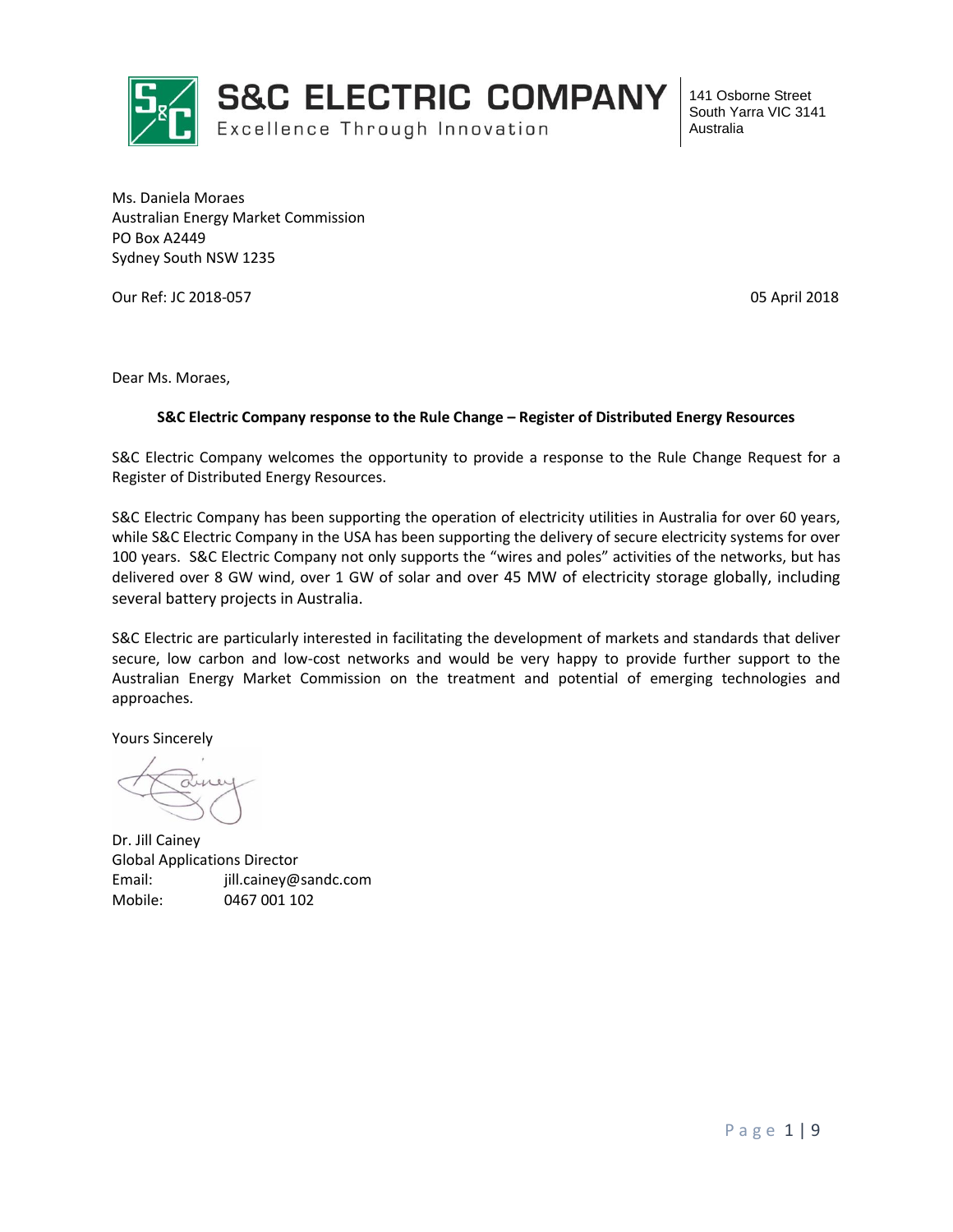

# General Comments

We strongly support the development of a register for connected Distributed Energy Resources (DERs). We believe that AEMO is the responsible party best placed to administer and operate the register. AEMO is also the key beneficiary of the register as will allow for better forecasting of both distributed demand and generation. AEMO, though, are not the only party that would benefit, since DNSPs are likely to benefit from a greater understanding of what is connected and where to their networks.

## **Compliance**

A major challenge will be ensuring that installers notify the DNSP of any new DERs. For DERs in receipt of an incentive, this may be captured by the CER, but in any case, an incentive should not be received unless the DER is registered.

A level of compliance maybe achieved through accreditation and training (an installer might not receive accreditation if they don't comply), but there will always be non-accredited installers.

All of these routes to compliance are probably not within the sector over which the AEMC has jurisdiction, so complicating making a rule around compliance.

## **Advanced Metering information**

Advanced metering data is probably most powerful source of data to allow better management of the system and networks, both for investment decisions and day-to-day operation. However, advanced meters are not deployed fully throughout the NEM and the Power of Choice process may have already limited access to the data for certain industry parties, including those that might be able to generate more efficient investment outcomes if they had access to the data.

There are additional issues around data security with metering data, with an assessment for the Energy Networks Association in the UK indicating that it is possible to disaggregate aggregated anonymised data to reveal electricity use at the individual household level and that aggregated smart meter data considerably reduced the benefits of that data to understanding and managing the networks [Smart Meter Aggregation Assessment Final Report. EA Technology, June 2015. Report 96240 and Smart Meter Aggregation Assessment Final Report - Benefits Reduction, EA Technology, July 2015, 101950 - 1.3].

## **Future services from DERs**

Where a DER is able to provide a service to the System Operator, the DER should be on the Register. In some cases, the owner of the DER may contract direct with AEMO, but it is likely that any service contact will be via a Retailer, Aggregator or other entity in the electricity industry, who may also be the installer. These current or future entities should have an obligation placed on them to ensure that DERs being used to provide a paid for service (to the System Operator or the DNSP/TNSP) or are receiving a tariff benefit (e.g. reduced tariffs for offering to support the system), are on the Register.

## **Data Management**

There are several significant current streams of work on data access and management in the Energy sector:

COAG Energy Council: Facilitating Access to Consumer Energy Data – Consultation Paper COAG-ESB: National Electricity Market Data Strategy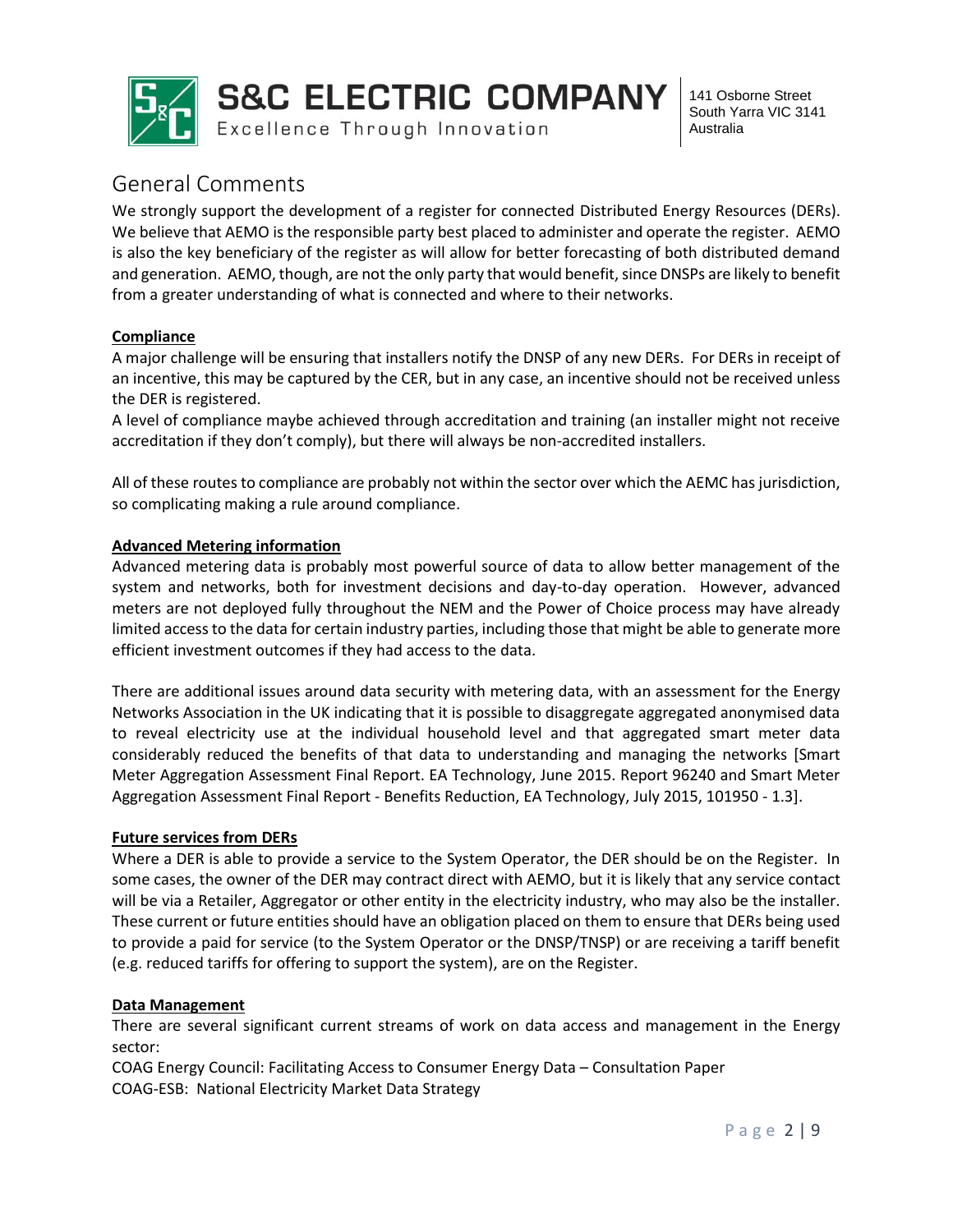

**S&C ELECTRIC COMPANY** Excellence Through Innovation

141 Osborne Street South Yarra VIC 3141 Australia

Treasury: Review of Open Banking (which will apply to energy in due course, with Chapter 2 setting overarching principles)

Most of this work is not finalized, but any Register for DERs should fit within the approaches being developed and should also provide the necessary consumer protections.

### **Synergies**

AEMO is likely to be the responsible party for the Facilitating Access to Consumer Energy Data scheme and so having AEMO as the administrator of the Register is appropriate.

There have been some concerns expressed that AEMO will have a monopoly on many aspects of the electricity sector. However, at least in the short-term, AEMO is the party that most benefits from access to the data and Register and is best placed to deliver these initiatives efficiently.

Sharing of data, both metering and the static data in the Register will need to be managed carefully and securely, as well as ensuring that other parties, such as DNSPs, who can benefit from the data to deliver cost-effective investment outcomes, have appropriate access.

### **New Technologies**

The Register will need to include guidelines on how to determine whether a new DER (e.g. electric vehicle, micro-CHP) is a "notifiable" technology. Will this be capacity-based? Only inverter-based technologies (not electric vehicles), based on import and/or export characteristics? These guidelines may need to be modified in the future, as networks change and as operating the system changes.

### **Complexity and data requirements**

The Register will hold static information, such as this property has rooftop solar PV and a battery. This information alone will not tell AEMO how the DERs interact and their subsequent impact on the system. Export from a property with both solar PV and a battery will be highly dependent on the state of charge of the battery. If the battery is fully charged, export will be immediate, but dependent on other selfconsumption. The battery is empty, then it may begin charging and other demand may need to be met via import.

It may be that metering data (import/export with time) will be more useful (see above comments on Advanced Metering).

### **Retailers**

Retailers are currently leading the way in deploying behind-the-meter batteries on customer sites, to create "virtual power plants" (see recent announcements in South Australia). An obligation can be placed on Retailers to register DERs.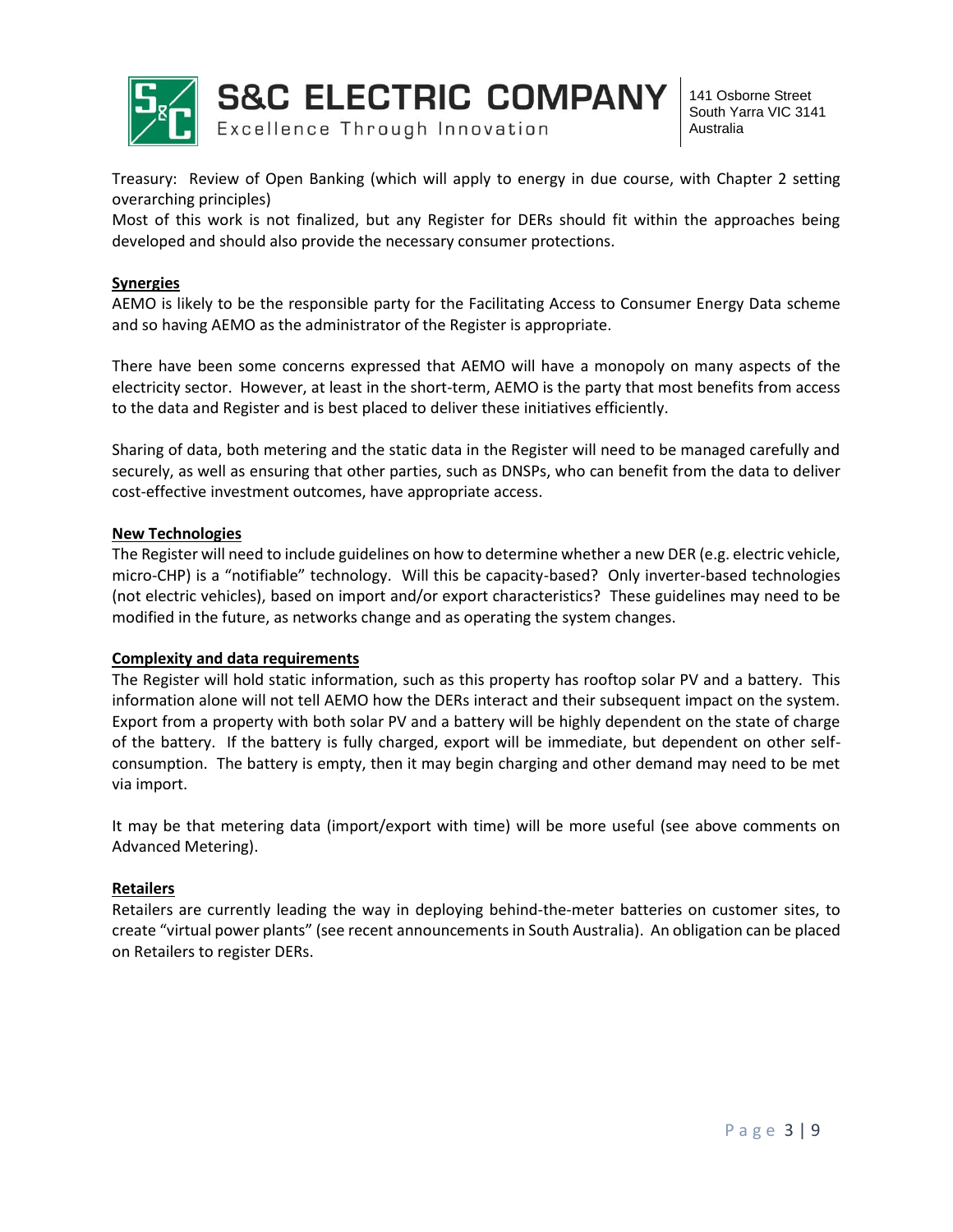

# Response to Questions

## **Issue 1 Assessment framework**

- 1. Is the assessment framework appropriate for considering the proposed rule changes? Yes
- 2. Are there other relevant considerations that should be included in assessing the proposed rule changes?

See General Comments on current data sharing activities.

## **Issue 2 Benefits of a register**

1. What are the likely uses of a distributed energy resources register?

The Register will support improved short-term and long-term forecasting by AEMO and the DNSPs, underpinning investment decisions and operational decisions.

In conjunction with the data access scheme those forecasting goals will be easier to meet, as well as providing information to other parties in the electricity sector (e.g. Retailers), which may well deliver reduced cost outcomes to customers.

The Register may support better management of peak demand e.g. air conditioning load in extreme heat events.

Issues around safety for customers and emergency services. The Register will be particularly useful to manage product recall. While it will be useful for emergency services to know that there is a DER at a particular location, this information will need to readily and quickly available to facilitate appropriate responses. See Issue 7 for more detail.

2. How, and to what extent, could the static information provided by a DER register meet the objectives outlined by the COAG Energy Council, namely:

See comments on static versus time-resolved data (e.g behaviour of DERs).

- (a) more accurate load forecasting?
- (b) improving AEMO's ability to manage power system security during credible contingency, protected and non-credible contingency events?
- (c) improving AEMO's ability to set the bounds of the technical envelope at an efficient level?
- (d) improving efficient market and network investment?
- 3. Are there any other ways that a distributed energy resources register could benefit the National Electricity Market?

If the much-mooted role for DERs in providing system support services (via AEMO's ancillary service markets), then the static register would provide evidence of the capacity and location of such services. It would also indicate the potential for such services and the balance between demand management approaches and DERs that can export to support local demand.

4. What features does a register need to have in order to meet the objectives outlined by the COAG Energy Council?

The inclusion of data that allows sight of the *behaviour* of DERs would be helpful, that is, in addition to the static data of where a DER is located, data on how it is operating (from meters)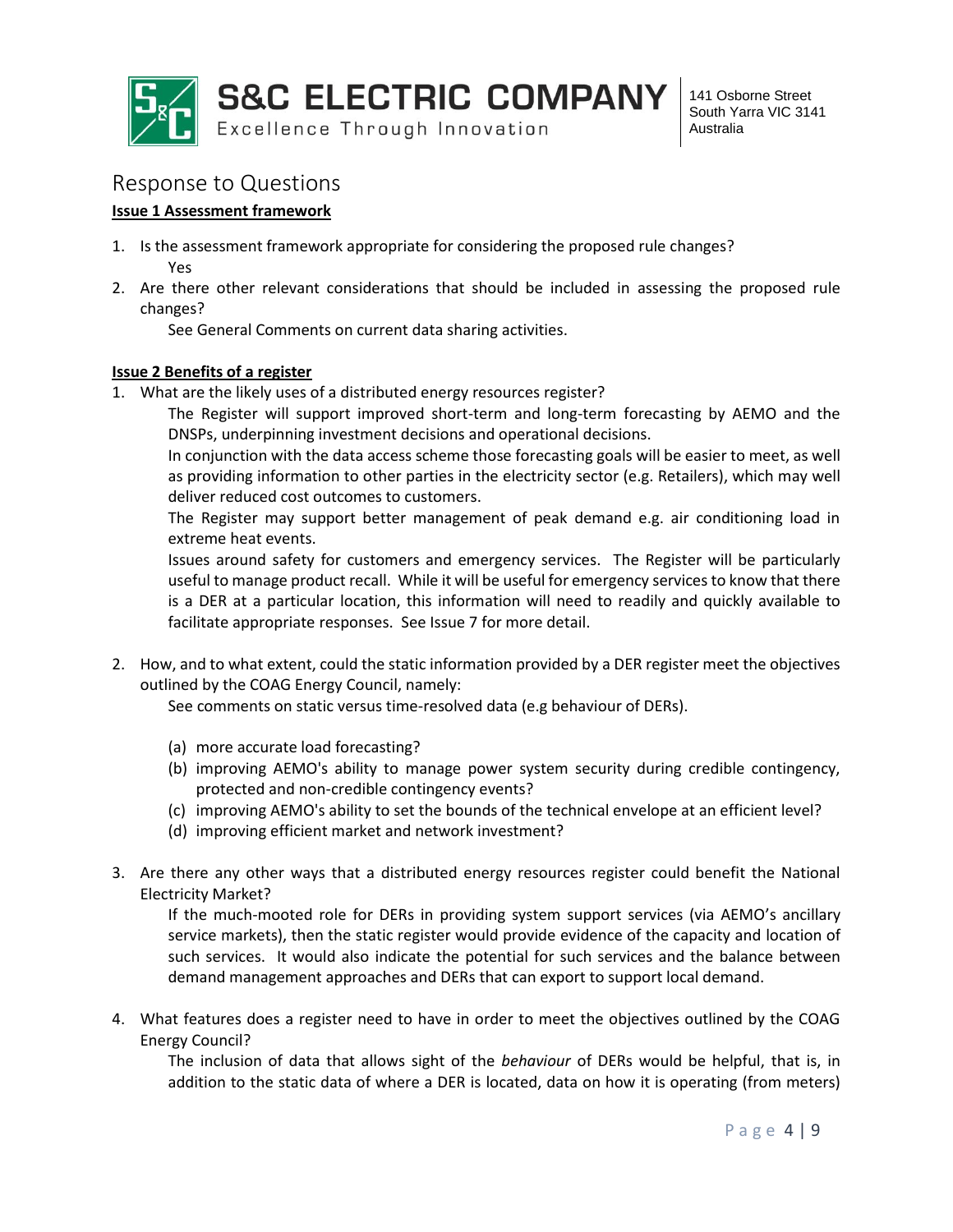

would further support forecasting efforts and the development of novel tariffs to incentivise behaviour that supports the networks and system operation.

#### **Issue 3 Expected costs**

The setting up and management of the register will require investment and will have running costs. However, we need to remember that the deployment of DERs has a system impact, including increased costs for managing the system and mitigating the technical issues caused by DERs. A lack of knowledge about DERs connected to the system results in inefficient investment, which end customers also pay for. It is likely that the benefits of a Register will out weight the costs of setting up and running the Register, by avoiding the inefficiencies and current increased costs wrought by a lack of knowledge of DER deployment.

- 1. What costs do you believe would likely be involved in the collection of useful data about DER? No comment
- 2. Do you agree with the costs identified by Jacobs for different stakeholders? If not, why? No Comment
- 3. Are stakeholders able to provide data or case studies that would support further quantification (in monetary terms) of any of the likely costs? No comment
- 4. How might the nature and magnitude of these potential costs change over time? No comment

### **Issue 4 Governance framework for the register**

- 1. Please comment on the suitability of the following:
	- (a) Should 'small scale' systems be limited to generation systems below 5 MW? Should any further limitations be imposed (e.g. a minimum capacity or a threshold in MWh for energy storage)? Advice should be taken from AEMO on what is the minimum size they need for effective understanding of DER impact on system operation. Also, the DNSPs may have a view on capacity related to impact.

However, behaviour or operation of the DER may have more impact on management of the network or NEM and this would need time resolved data to understand or manage. "Appropriate" behaviour could be incentivized with tariffs and if the Retailer's pass through DNSP charges, a time-based charge could also encourage "appropriate" behaviour.

The capacity that may be critical now, is likely to change in the future, so there needs to be a process for modifying the minimum size.

Care is needed with electricity storage since it can swing from full import to full export rapidly, which would be seen as a loss of load, followed by increase in export (if directly connected to the network). Even behind the meter (no connection to the network), the behaviour of the electricity storage will have an impact on forecasting.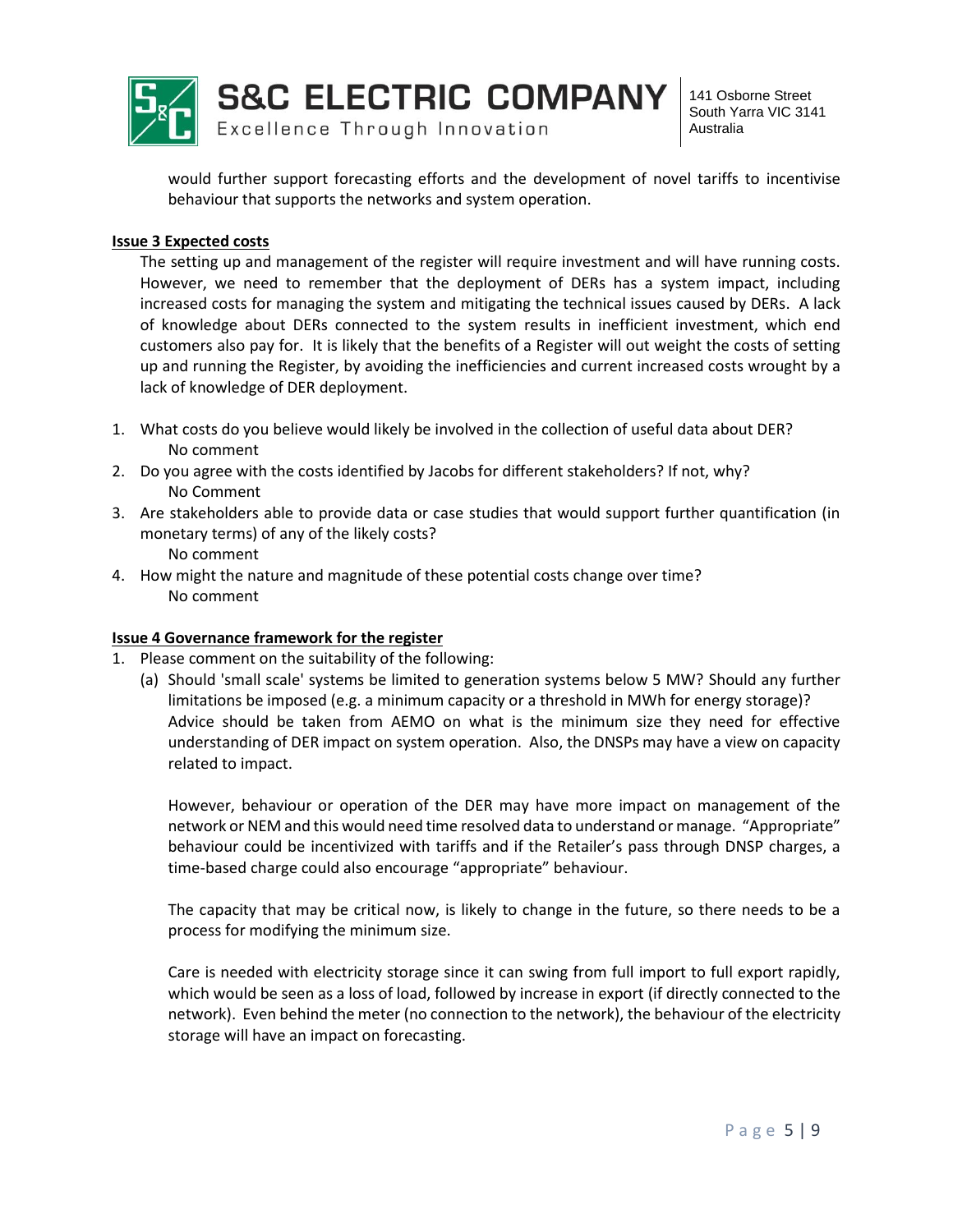

May need to consider other technologies besides generation and inverter-based technologies. Large loads and CHP will also impact on the operation of the network and wider system. Large loads can still provide system support services, through demand management.

NOTE: Electricity storage is: electricity in, storage, electricity out.

Energy storage is: electricity in, storage, other vector out, such as heat, cold or hydrogen. Energy storage is only a load on the system, since the electricity is transformed to another energy vector. This load may have an impact on system operation, e.g. a hot water tank.

An electric vehicle could be classed as a load only, unless it is able to export to the network, when it would then be both a load and export.

- (b) Is the NER definition of 'connection point' an appropriate spatial demarcation for 'behind the meter' DER? If not, what is an appropriate spatial demarcation for 'behind the meter' DER? Care is needed here, since a DER that is not capable of export to the wider network (so not "connected" to the system) may still have a significant impact on network and market operation. Anything that modifies load/demand will impact on the ability to forecast demand.
- (c) Is a 'distributed energy resource' "an integrated system of energy equipment co-located with consumer load"? If not, what else could it be characterised as? A DER could also just be a "significant" load. A DER could be entirely behind-the-meter
	- (no export possible) or interconnected (export possible).
- 2. Regarding the management of a DER register:
	- (a) To what extent should the types and capacity of DER eligible for inclusion in the register be defined in the NER or in an AEMO guideline? It is unclear where the definition of what constitutes a DER should sit and where the technical parameters of and DER should be detailed. Other current consultations may capture this information, but where-ever the definitions are laid out, they should be relatively easy to modify to allow the addition of new technologies and new technical requirements.
	- (b) Should the nature of the information being collected and recorded in the register and any other requirements, such as how often parties need to report the data, be determined in an AEMO guideline?

This may be covered through other instruments (e.g. Open Banking).

(c) What types of principles, factors or other criteria should AEMO be required to consider when developing guidelines on the collection and recording of information on DER? Data security and who can access the data. A key issue is that some DERs may be located at a property address (solar PV, battery) and are highly unlikely to move with the customer. Some DERs (electric vehicle) will move with the customer and change location.

Changes to the DER, location and technology (brand, capacity) should be notified to the Register, when they occur. See Issue 5.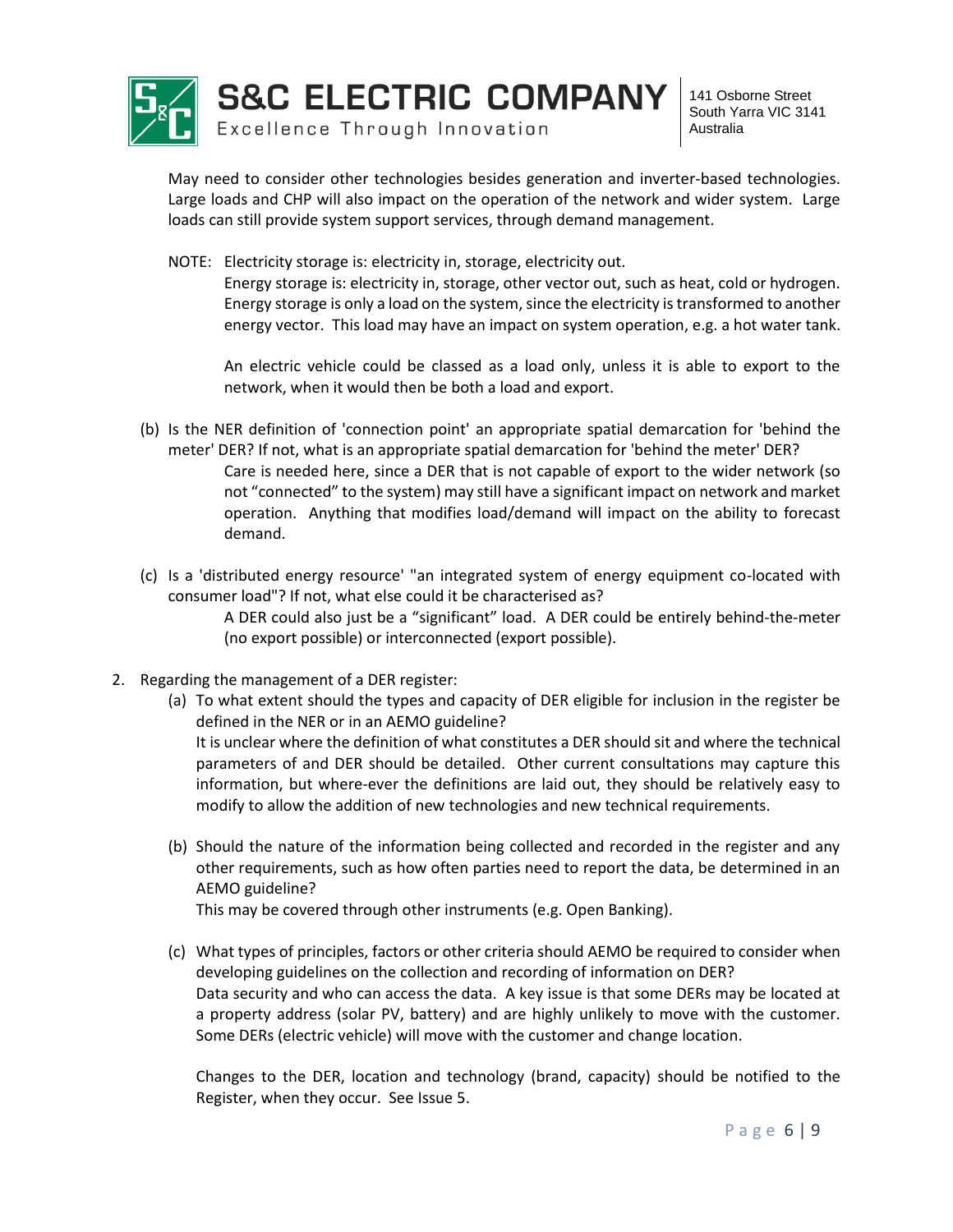

#### **Issue 5 Data collection and compliance**

- 1. How often does the data need to be collected and updated to achieve the objectives of a DER register? The data needs to be collected at connection and updated whenever there is a change to the DER (brand, type, capacity).
- 2. Do you agree that there is a need for consistency across network regions in what data should be collected?

Yes, there should be national (NEM-wide) consistent requirements for the type of data recorded in the Register.

3. If DNSPs' connection application processes are considered a good method of collecting data, what changes are needed to existing processes?

The connection process is certainly one avenue to collect data and the ENA is currently developing nationally consistent connection criteria, so collection of data for the Register needs to link up with the Technical Guidelines for the ENA process.

4. Should obligations on parties other than DNSPs be considered to support data collection? If yes, which parties are best placed to collect and report this data?

Installers, Retailers (currently initiating installation); the connectee (the customer); Sellers of DERs (retailers and manufacturers).

5. How would an obligation on the parties identified above best be applied and enforced? Please provide details.

There are multiple parties, and those that do not fall under the jurisdiction of the Rules will be difficult to motivate. Retailers are one entity that do come under the Rules.

6. Will a register be beneficial if the levels of compliance in relation to providing information are similar to the low levels of compliance with the DNSP connection application processes? What levels of compliance are needed?

Levels of compliance are currently low. Low compliance will limit the effectiveness of the Register to support forecasting. However, some of the low compliance may be due to complexity of the connection process and lack of awareness as to why DNSPs and AEMO need to know where DERs are located.

7. How else can compliance levels be improved?

Why can't the owner of the DER (customer e.g. home-owner, landlord etc.) be required to report their DERs to the DNSP/Register?

Insurance. How do insurers monitor the installation of DERs to insured properties? If the DER is being offered to AEMO or the DNSP to provide a service, whether remuneration is a fee for the service or a tariff that is designed around providing a service, then that DER should be registered before receiving any financial benefit.

If there is a benefit to registering the DER either directly to the connectee or the party providing the DER (installer, retailer), such as accreditation or on-going accreditation, or access to special tariffs and/or markets, then this may incentivise registration.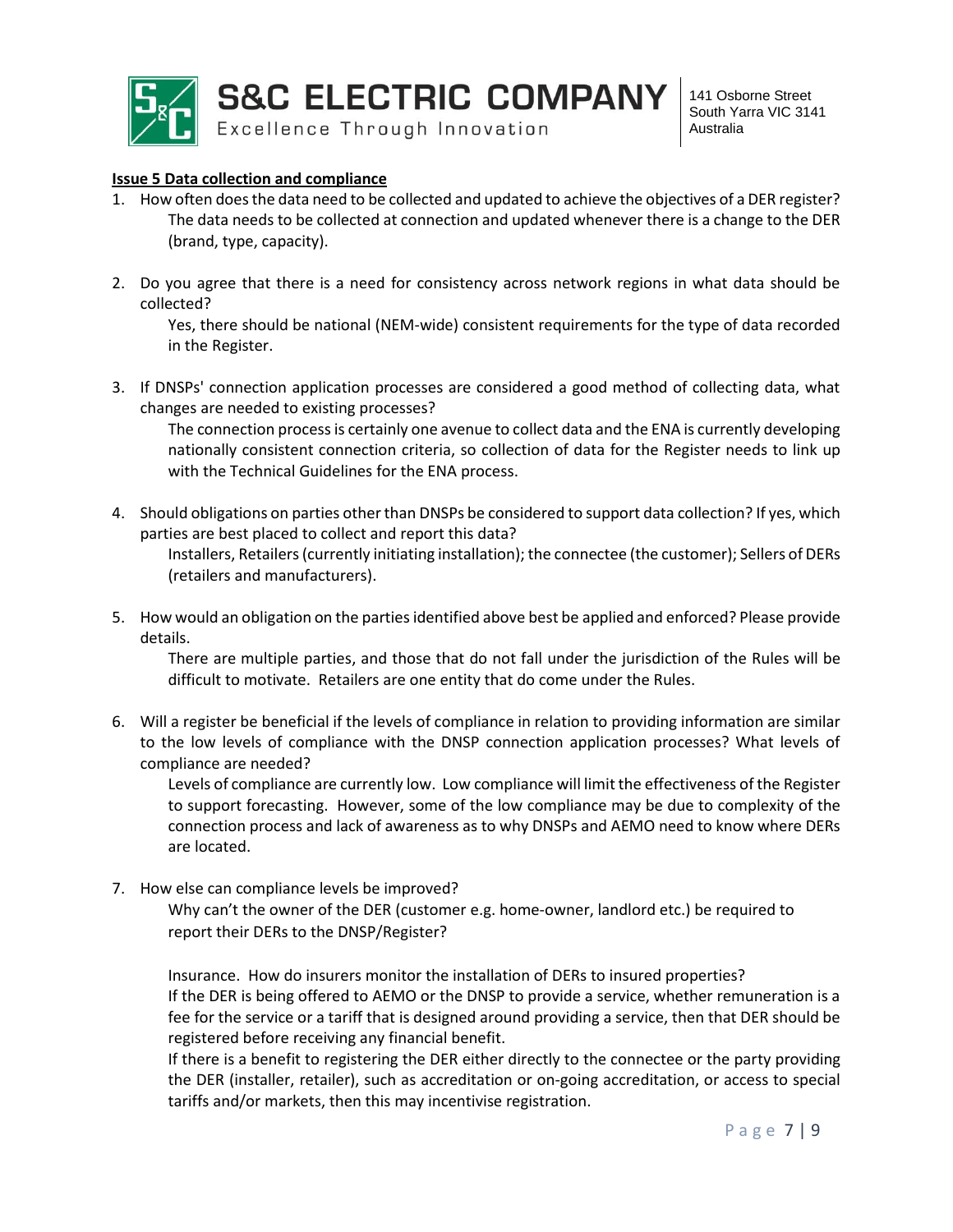

8. How can compliance best be maintained over time as technology changes? It needs to be a requirement on the connectee.

#### **Issue 6 Sharing data and privacy issues**

Data sharing and privacy are addressed under the application of the Open Banking proposals to the energy sector.

1. Given the nature of information that may be required to be provided by registered participants under the proposed rule change, are existing regulatory arrangements (such as the protected information provisions under the NEL and Privacy Act 1988) regarding the collection and disclosure of information adequate to protect market participants and consumers whose DER systems are included in the register?

No further comment.

- 2. If not:
	- (a) What are the likely nature, and magnitude, of potential consequences of insufficient protection of such information?
	- (b) Should the NER limit, on the basis of confidentiality concerns, the information that registered participants or others would be required to provide to AEMO under the DER Register Guidelines? If yes, how?
	- (c) Should the NER limit, on the basis of confidentiality concerns, how AEMO may use or disclose information provided to it under the DER Register Guidelines? If yes, how? No further comment.
- 3. Are there any competition concerns raised by the establishment of the register? We are comfortable with AEMO having the responsibility for the Register and the data sharing.

#### **Issue 7 Safety issues and emergency response**

The draft Australian Standard AS5139, "Electrical installations - Safety of battery systems for use with power conversion equipment" detailed the necessary signage for properties with a battery, to alert emergency services. A Register of DERs would need to be easily and quickly accessible (a map?).

The same draft standard set installation guidelines that would provide protection to both emergency services and customers (home owners).

However, the small-scale battery industry has been resistant to this standard. Although, it should be noted that established (international) manufacturers, particularly that sell products into the US market, already meet safety requirements that are more stringent than those proposed in AS5139 (e.g. UL 1973). While an internal fire (battery initiates the fire) is rare, engagement of a battery in a fire started from other sources is more likely (house fires, bushfires etc.). Some manufacturers deliver their systems in an enclosure that protects the batteries within from an external fire. Where this is not the case, the batteries should be located in a purpose-built enclosure to ensure a property is protected from both an internal and external fire.